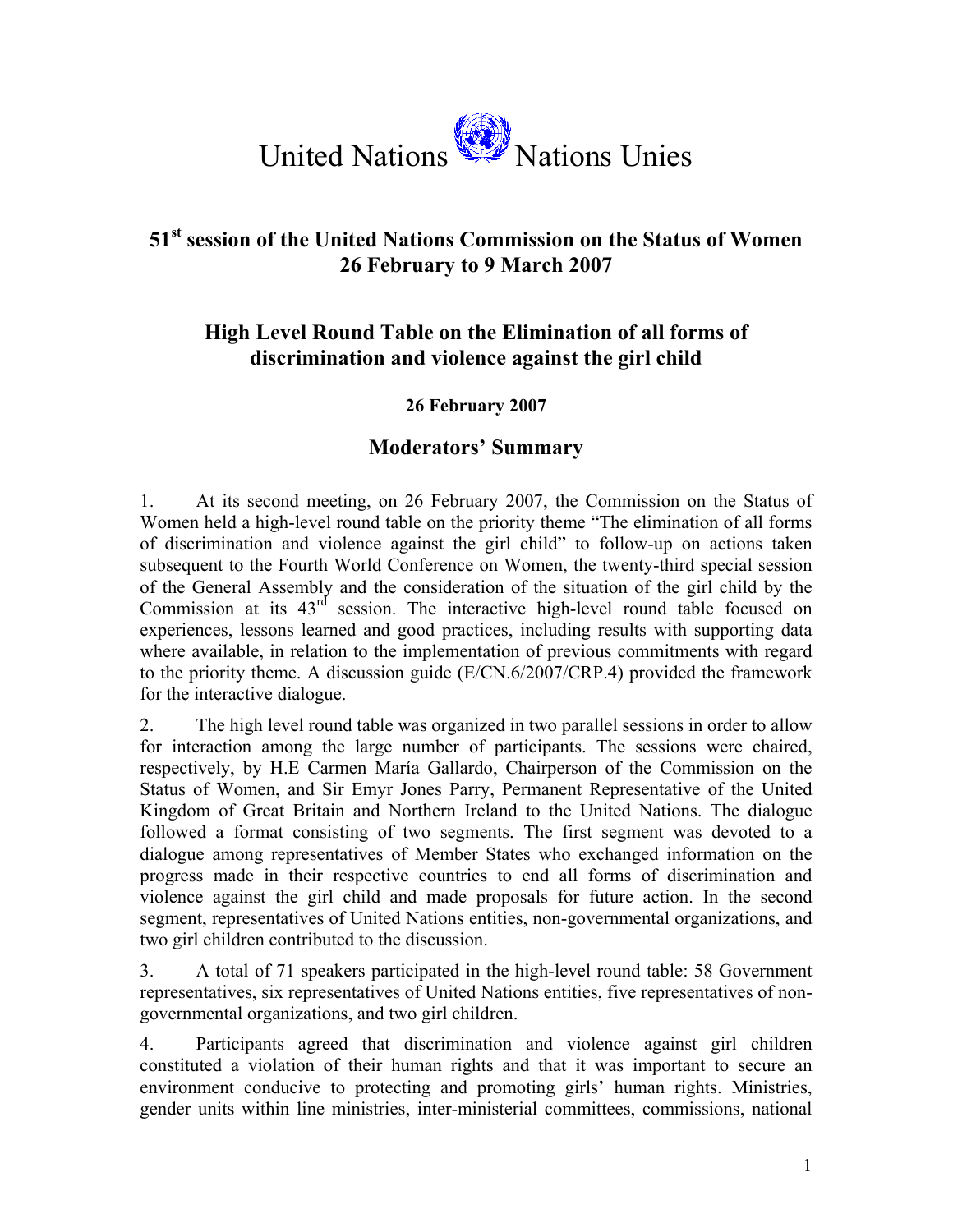observatories and other institutional mechanisms had been set up to promote gender equality, protect the rights of the girl child and implement gender mainstreaming in a wide range of areas, such as girls' education, trafficking, domestic violence, child labour and early marriages. Committes on child labour and ombudsmen for children had also been established. These bodies were mandated to implement and monitor national plans of action, strategies, policies, and programmes to combat discrimination and violence against women and girls.

5. Participants described efforts to sensitize the judiciary, law enforcement agents, and the general public, as well as girls themselves, on the human rights of girls. Media campaigns, conferences, seminars and debates were used to develop awareness of discrimination and violence against the girl child. Specific attention was devoted to the rights of particularly vulnerable groups of girls, including girls with disabilities, indigenous girls, migrant girls, girls living in rural areas, refugee and internally displaced girls, nomadic girls, street girl children and girls in conflict with the law.

6. Although the Education For All Campaign launched by UNESCO had improved girls' access to primary school education, participants noted that gender inequality continued, in particular at the secondary level. Initiatives had been taken in the formal and informal education sectors, including legislative measures and action plans; the building of schools, including mobile schools; the abolition of school fees; stipend programmes for girls; and the provision of school lunches. Efforts to combat gender stereotyping in schools, including through gender analysis of textbooks and information campaigns, were under way in many countries.

7. Physical and psychological violence in schools was raised by participants as a serious concern, affecting girls' school attendance and drop out rates. Further research on this area was called for. A number of countries were implementing plans of action directed towards the elimination of violence and sexual harassment in schools and had established mechanisms, such as observatories, to monitor violence in schools.

8. Teenage pregnancy and early childbirth were raised as serious constraints to the educational achievement of girls in several countries. Interventions focused on the retention of girls in school, re-admission and/or training of girls who left school prematurely, and the revision of education laws to ensure the enforcement of compulsory and free education.

9. Child labour was identified as one of the hidden forms of violence against girls. For many girls, domestic and other forms of labour involved long working hours, limited or no contact with families or communities, a lack of legal and regulatory protective frameworks, and exposure to violence and sexual exploitation. Participants reported on efforts to penalize child labour by amending existing legislation and/or introducing new legislation, and noted the importanace of harmonizing legal and policy measures with international conventions on child labor. The need for education and awareness raising on the rights of child workers, and the provision of income-generating alternatives for families with working children, was noted.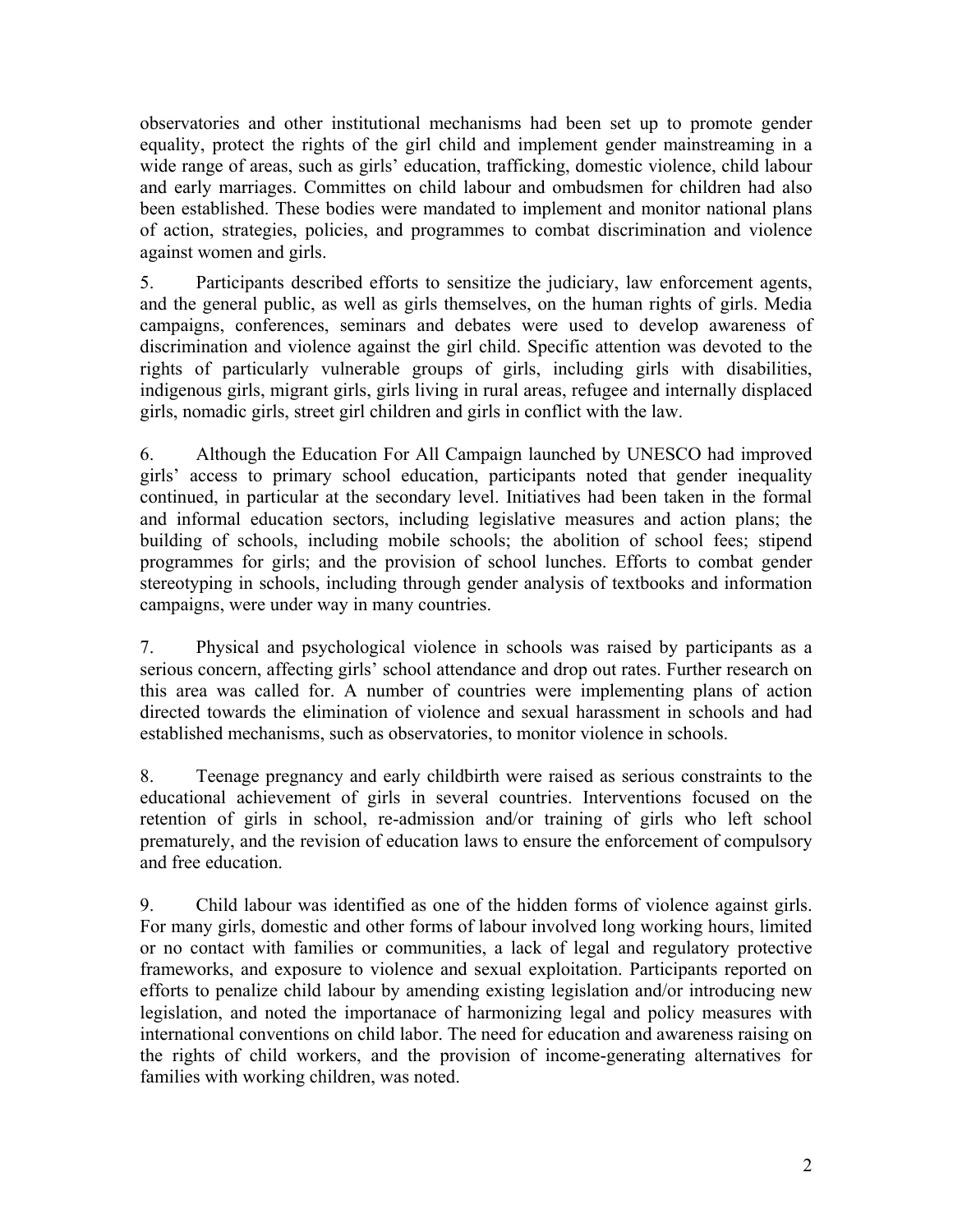11. Even in countries where girls had higher educational levels than boys, the unequal distribution of household responsibilities between men and women contributed to gender segregation in the labour market and high gender wage gaps. Participants requested increased sharing of good practice examples in this regard. Political reforms were needed to promote equal sharing of domestic responsibilities between women and men. Participants noted that infrastructural investments and the adoption of labour and energy saving technologies could contribute to releasing girls from time-consuming tasks.

12. The need to address harmful traditional practices, such as early and forced marriage and female genital mutilation/cutting (FGM/C), was raised by many participants. Initiatives undertaken included legislative measures to ban early marriage and FGM/C, awareness-raising programmes in the community, including through the targeting of traditional leaders, the education of girls on their rights; and the adoption of action plans to combat harmful traditional practices. It was noted that religion and culture should not be invoked to justify the continuation of harmful traditional practices and other forms of violence against girls, and that inter-cultural dialogues should be fostered to promote girls' rights.

13. Participants reported that little attention was paid to certain forms of discrimination and violence against very young girls, such as pre-natal sex selection, female infanticide and gender discrimination in nutrition and care-giving behaviours. Action undertaken to address these forms of violence included legislative measures banning identification of the sex of a foetus prior to birth, and the criminalization of sexselective abortion.

14. Participants noted increasing awareness of the prevalance of violence committed against girls, including sexual abuse and psychological violence, and the need to strengthen actions to combat such violence. Legal measures, including the enactment and amendment of laws, clearer legal definitions, severe punishments for perpetrators, and training and sensitization of legal, judicial and law enforcement personnel, as well as education and health sector workers, were reported as critical.

15. Some countries had carried out studies to measure the impact of domestic violence on children in order to better design prevention strategies. Specific laws to prevent and combat domestic violence had been adopted which banned physical punishment of children as a discplinary measure and increased penalties for committing crimes against family members. Participants also drew attention to the need for more effective strategies to combat crimes committed in the name of honour, including by examining the root causes of such crimes.

16. Other actions undertaken to combat violence against girls included multi-sectoral action plans; task forces involving both governmental and non-governmental bodies; onestop crisis centers; shelters; rehabilitation services for victims and perpetrators; telephone hotlines; awareness-raising and sensitization efforts involving men and boys; and the promotion of a national dialogue on violence. Participants noted that policies, plans and programmes had to be constantly monitored to ensure effective implementation.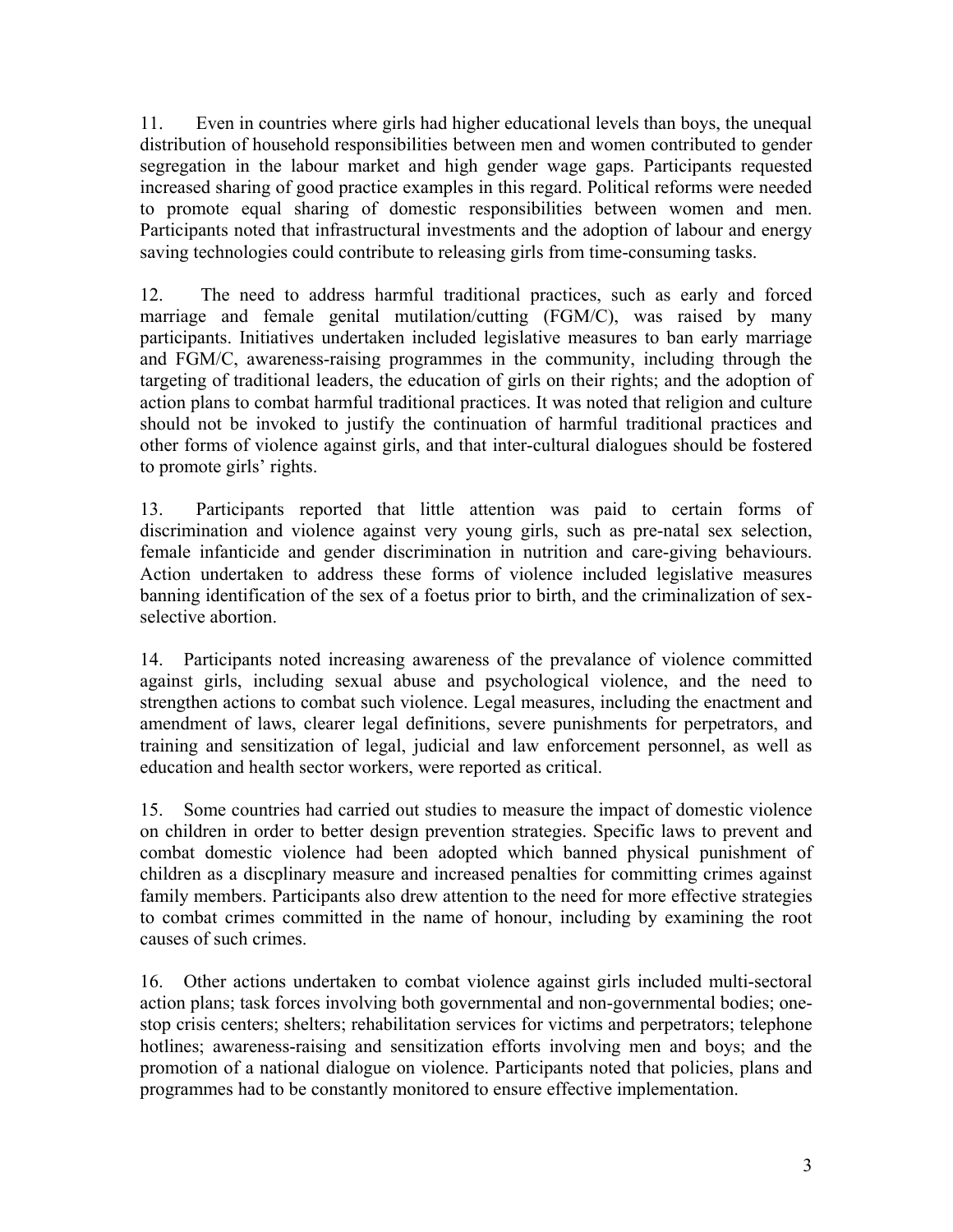17. Many participants committed to combating trafficking in women and girls, including for the purposes of sexual expolitation, forced marriage, illegal adoption, and illegal trade in organs. Initiatives reported in this area included the adoption of legal and policy measures, national action plans, and bilateral and multilateral agreements to combat trafficking. Perpetrators of trafficking were subject to increased punishment, especially when crimes were committeed against minors. Efforts to support victims, including the establishment of shelters and one-stop crisis centres, and the implementation of rehabilitation and reintegration programmes were also reported. Participants noted the need for targeted resources for anti-trafficking initiatives, and for iproved data collection and analysis.

18. Pedophilia and Internet pornography gave rise to serious concerns among participants. It was noted that cooperation with the media was critical in the fight against pedophilia. Participants stressed the need to ensure that children could safely access the Internet. In this regard, some Governments had implemented strict penalties for acts committed through mobile phones and the Internet.

19. The persistence of conflict, foreign occupation, and economic embargoes was raised as a major impediment to the advancement of the girl-child in some parts of the world. The violence experienced by girl-child soldiers and the lack of adequate support frameworks, due, inter alia, to the breakdown of traditional family and community structures in times of conflict was highlighted. Full implementation of Security Council resolution 1325 on women, peace and security at all levels was recognized as paramount for addressing discrimination and violence against girls in foreign occupation and conflict and post-conflict situations.

20. Participants noted a number of health problems faced by girls, including lack of access to reproductive health and family planning services, teenage pregnancy and vulnerability to HIV/AIDS. Initiatives taken to improve the health and well-being of the girl-child included awareness-raising campaigns, educational programmes, legal reform, distribution of contraceptives, and establishment of family planning centers. The need to disaggregate relevant maternal and child health indicators and data by age and by sex was noted. The promotion of gender-sensitive parenting and adequate care of girls in families and communities was raised.

21. Participants stressed the relationship between violence, discrimination and HIV/AIDS, and the particular vulnerability to HIV/AIDS of girls living in poverty. The specific needs of the girl child should be incorporated into HIV/AIDS policies and programmes. It was noted that girls' education and economic empowerment helped to reduce their risk of HIV infection. The responsibility borne by girls, particularly orphaned girls, in caring for the sick and dying in the context of the HIV/AIDS pandemic was recognized.

22. Participants raised a number of challenges to full implementation of global policy and legal frameworks. Not all countries had adopted laws to combat discrimination and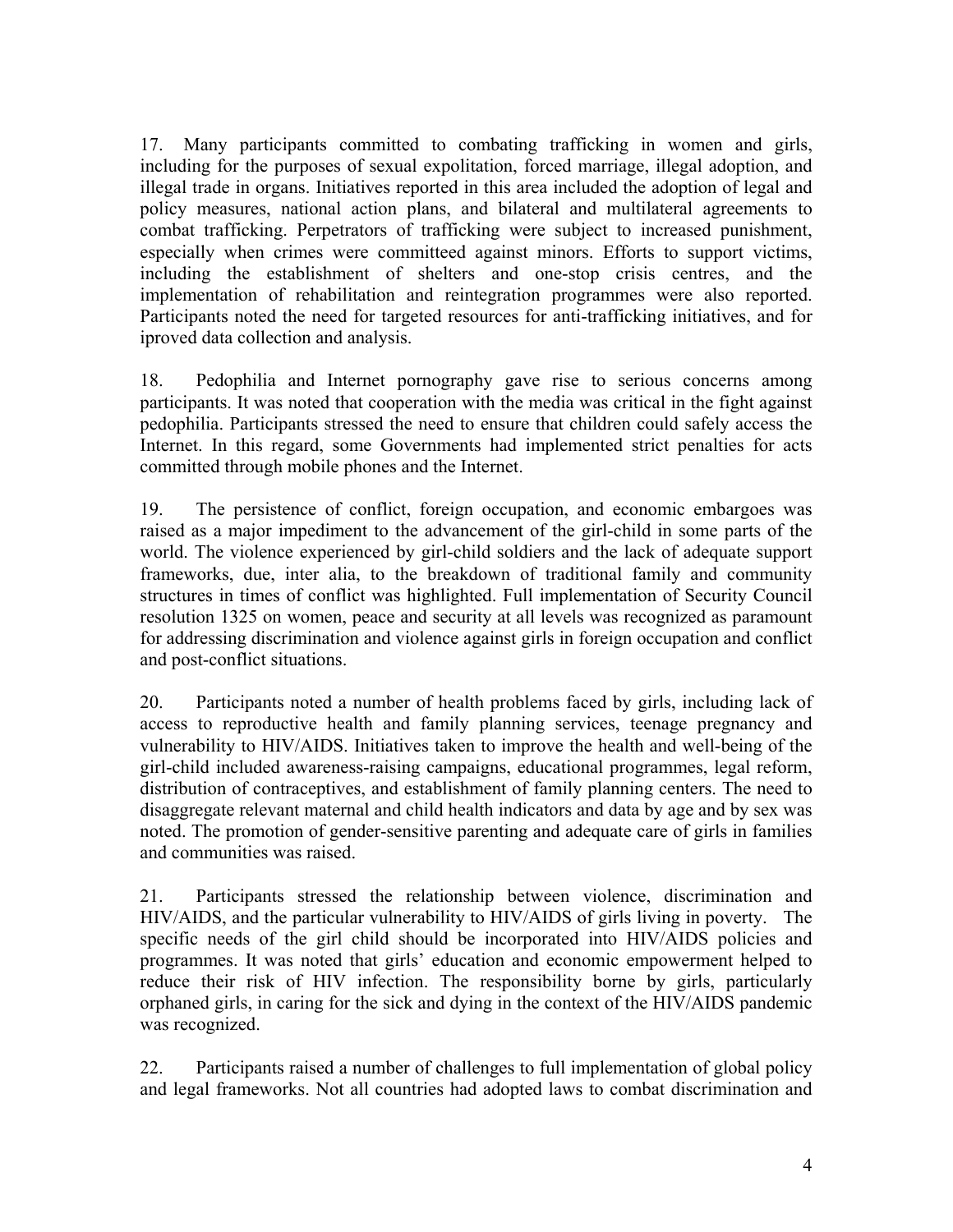violence against girls, and where laws existed, they were not always effectively enforced. Emphasis was placed on the importance of adopting laws in conformity with international human rights instruments, particularly the Convention on the Elimination of All Forms of Discrimination against Women and the Convention on the Rights of the Child, as well as regional instruments.

23. Participants agreed that collaboration between the Committee on the Elimination of Discrimination against Women and the Committee on the Rights of the Child should be enhanced.

24. The persistence of patriarchal attitudes and deeply rooted stereotypes regarding the roles of boys and girls in society was a continuing challenge to the elimination of discrimination and violence against the girl child and empowerment of girls. Participants called for comprehensive education and awareness raising programmes targeting girls and boys, as well as women and men, to change discriminatory stereotypes and allow girls to enjoy their rights. Media was raised as an important mechanism for raising public awareness, but participants also noted that media could perpetuate negative stereotypes.

25. Gender equality policies and strategies had been adopted or modified in many countries to give greater attention to the need to more actively involve men and boys in eliminating discrimination and violence against women and girls. Participants noted, however, that greater efforts were needed in this area.

26. Participants stressed that poverty reduction strategies and programmes must incorporate explicit attention to the needs of the girl child. Strategies and programmes that benefited especially vulnerable groups of girls, including street girls and migrant girls, had already been developed in some countries. These included the provision of credit, employment and training, and improvements to infrastructure. Women's poverty was identified as an obstacle to the realization of girls' rights since disempowered women were less likely to have the opportunity to participate in decisions related to the education of their children.

27. Participants considered the lack of financial resources a challenge to eliminating discrimination and violence against girls. They called for gender-responsive and childsensitive budgeting and specific attention to the needs of the girl child in development assistance.

28. Participants noted the need to strengthen the collection of sex-disaggregated data in order to more systematically and effectively measure the extent of discrimination and violence suffered by girls and to inform the development of policies and programmes in this area.. Initiatives undertaken included the development of comprehensive databases and methodologies for data collection. Participants called for the use of surveys to collect data on violence against the girl child, since reporting by victims of violence was minimal or non-existent in many countries.